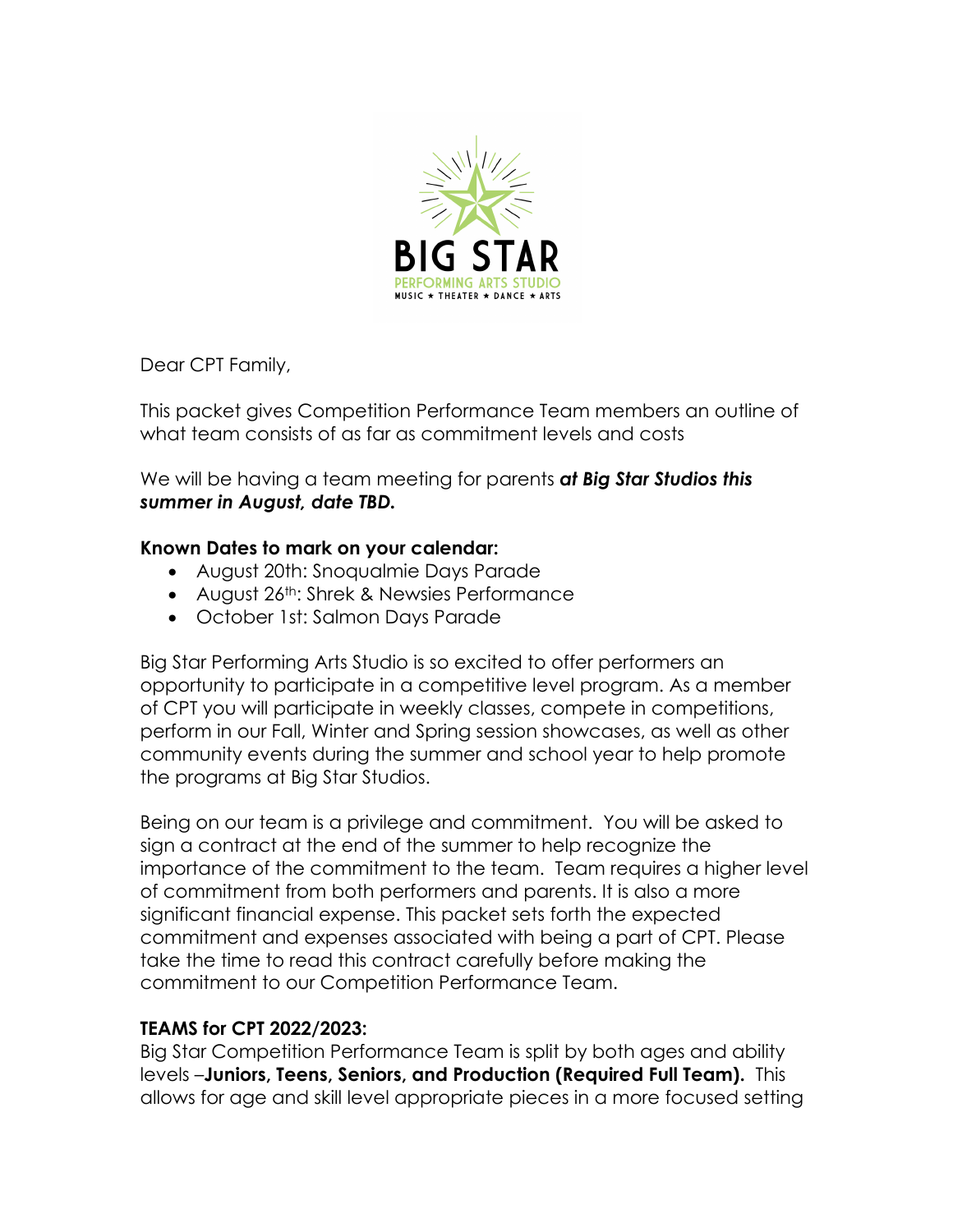with additional opportunities for solos, duos, trios, select teams and small groups. We also have a select group of performers who may be invited into certain pieces. To be chosen for a select piece the performer really needs to be a "triple threat"- which is that they are exceptional in all three skills; vocals, stage presence and dancing.

We will have two select groups for the upcoming season. All of these performances will have some element of signing, acting and movement.

### **TIME COMMITMENT:**

All CPT members are required to commit to at least 5 hours of training at the studio every week. If you are selected for any Select Groups or Extra Work (Solo, Duo, Trio) you will also be required to train at the studio for at least 5 hours every week. These Extra Work (solo, duo, trio) classes run October- end of May. Required in these 5 hours are your age group team (Seniors, Teens, Juniors), one community class, one dance class, and CPT production class on Thursday. Getting these 5 hours can be achieved easily through the CPT classes, any of our community classes and any private lessons or our Full Scale Musical Production class. Once your performer is enrolled in all the CPT classes you may need to add a half hour or an hour to add to your students training for CPT. These classes will start the week of September  $6<sup>th</sup>$  and run through June.

It is a requirement that all CPT members participate in one of our two Summer Stock productions over the summer along with 2 workshops of their choosing throughout the summer. This keeps the kids continued training throughout summer with a full scale production challenging and improving their vocals, acting and stage presence as well as dancing and movement. Kids can chose the summer workshop of their liking as we will have a variety of fun and challenging 2 hour workshops throughout the summer months!

# **COMPETITIONS**

# **(not decided for 2022-2023 still TBD. This is info from last year):**

Our competitions will be between January and May and there will be four competitions. Three of these competitions will be national comps. The fourth competition will be our Big Star hosted competition. We are looking at the possibility of traveling to Coeur D'Alene Idaho and Portland Oregon for the 22/23 season. Most of these competitions take up a majority of the weekend. It is expected that performers are available Fri, Sat and Sunday of comp weekends. We get the performance schedule about one week out from the competition and will release that to families once we have it to plan accordingly.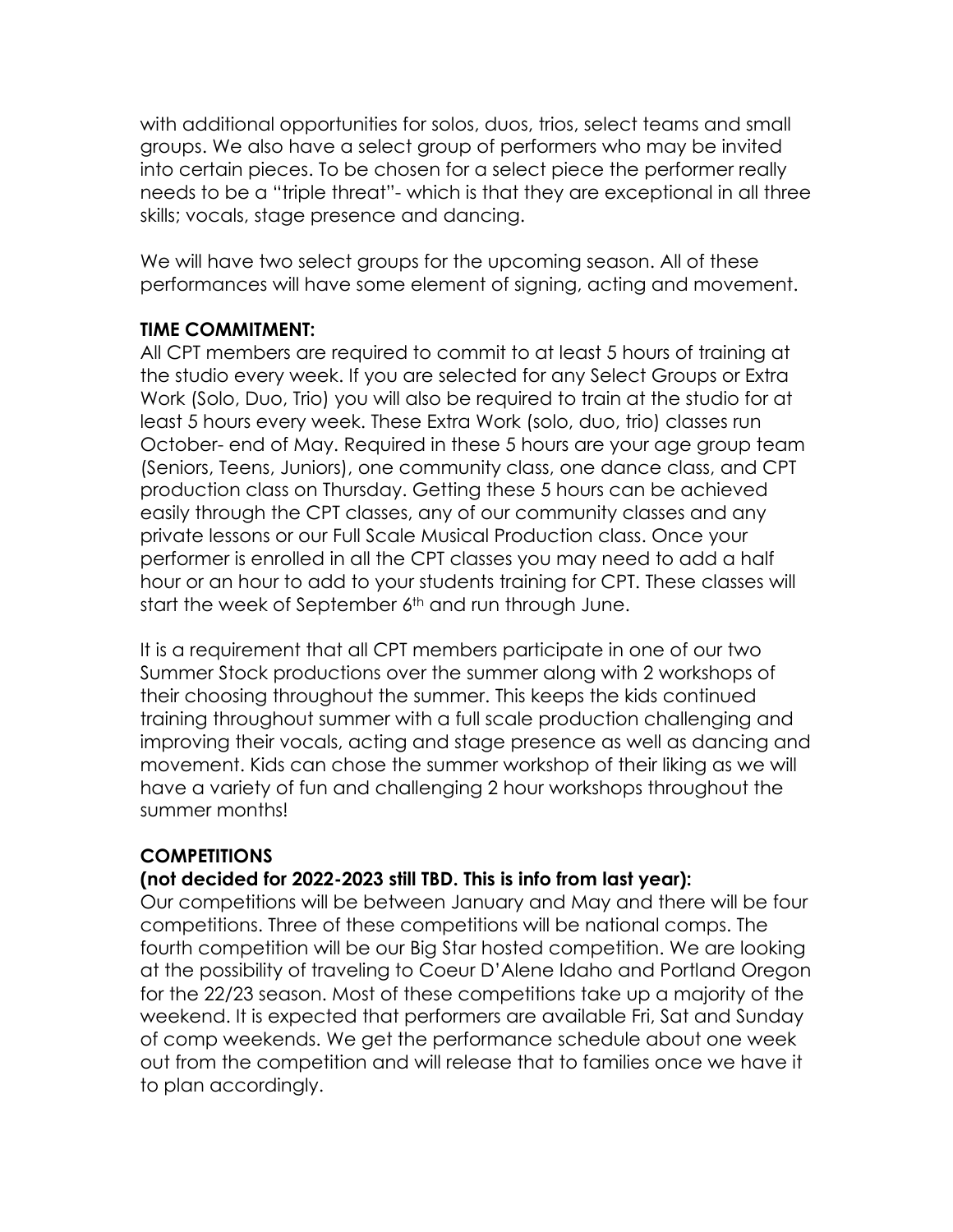### **ATTENDANCE:**

This is a very important part of being on CPT. Attendance is mandatory. While we understand that things do happen - someone gets hurt or sick, family emergencies - we expect that CPT is given high priority. When one person is not there, the entire team suffers. When performers are not in class, they are not progressing in the routine and other students are also not learning the correct routine because formations, vocals and staging are negatively impacted when one person is missing. This requires extra time from our teachers to re teach parts, making sure nothing is out of sync and everyone has the ability to give their very best performance.

Allowed absences: Please stay home if you are experiencing ANY Covid symptoms, are contagious or have a fever. If an injury is preventing you from participating in class, you will still be expected to attend class to watch so you don't fall behind. One unexcused absence per session will be permitted, no absences are allowed 2 weeks prior to any performance/competition, missing class may result in being pulled from the routine.

If we feel that the performer is falling behind due to missed rehearsals the family may be asked to schedule a private lesson to catch up at an extra expense. The performer may be removed from team if there are too many absences. No refunds will be made if you are removed from team.

**COSTS:** There are many costs associated with being on CPT.

- Competition Fees
- Monthly Tuition
- Costumes
- Choreography Fees
- Travel Expenses

# **21-22 COMPETITION FEE PAYMENT SCHEDULE:**

Sheer Elite Competition: Due January 5<sup>th</sup> 2022 In House Competition: Due February 5<sup>th</sup> 2022 Spotlight Competition: Due March 5<sup>th</sup> 2022 Showstopper Competition: Due April 5<sup>th</sup> 2022

**MONTHLY TUITION FEES**: \$100 for .5 hours (solos) \$85 for .5 hours (duos/trios) \$95 for 1.0 hour (group classes) \$135 for 1.5 hour (group classes) **Unlimited 6+ Class Hours (does not include solos or private lessons)**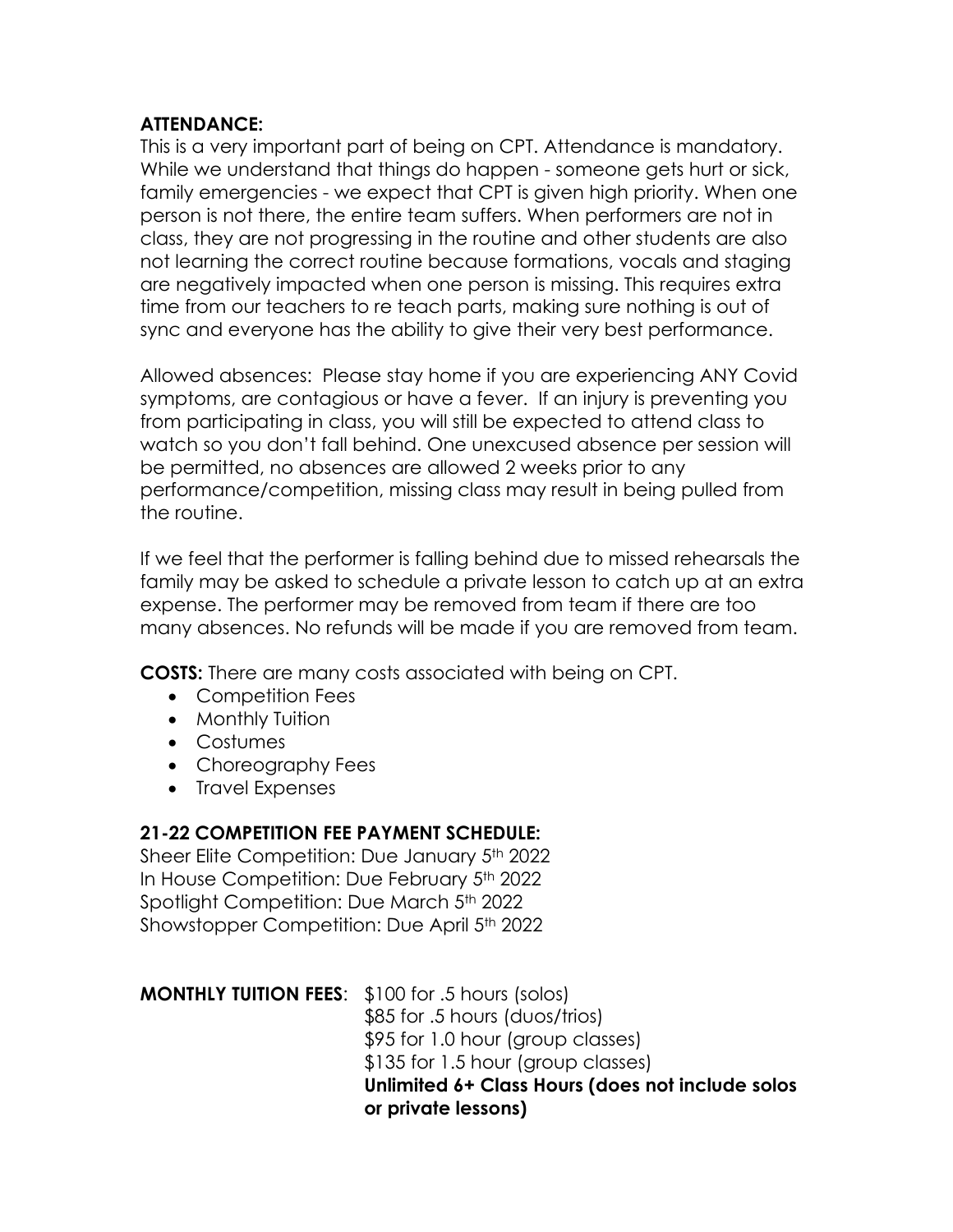| 1 child           | \$610 |
|-------------------|-------|
| 2+ children \$735 |       |

#### **CHOREOGRAPHY FEE**:

For every Solo, Duo, Trio and Group number there is a one-time choreography fee. If this is a solo you will owe the full \$165. If a duo it is split by two and then split into three if it is a trio. This is a fee that covers the teacher's time to choose the piece, pick and cut the music and track, choreograph and costume the piece and coordinate the scheduling of the piece. Choreography fees will be due on September 5th, 2022. SOLO - \$173 DUO - \$90 TRIO - \$68 GROUPS - \$48

### **EXTRA WORK CLASSES:**

Extra Work is a solo, duo or trio. You will need to sign up for a 30-minute time slot for all extra work. These spots will be assigned and determined after the *parent CPT meeting at Big Star Studios.* Anyone performing a Solo, Duo, or Trio will add one half hour of time each week to the monthly bill.

If you are chosen to participate in a Solo, Duo or Trio please plan to turn be charged your payment once we have coordinated with all participants to secure a time slot that works for everyone. That will be your time slot for the comp season Oct-May. If you are unable to rehearse during a scheduled time you need to do your best to provide 24 hours notice whenever possible. It is your responsibility to make arrangements with your teacher for a make-up session at our private lesson rate.

### **COSTUME FEES**:

Every competitive routine your child is in will require a costume. Once our instructors have picked the costumes for the pieces your child is in, you will be sent the links to purchase these pieces. If you are able to shop it around and save money, that is fine and is left up to your discretion as long as the pieces the instructor has requested are purchased and brought in on the costume due date. In some cases you will be able to look around on different sites for costume pieces but there will often be times you will have to purchase exactly what is provided in the costume link that is sent. This is often the case with a Solo, Duo and Trio costume where all the performers are in the exact same thing. There are also some cases where parents may have to reimburse Big Star for costumes that need to be ordered from sites that require studio licensing to order.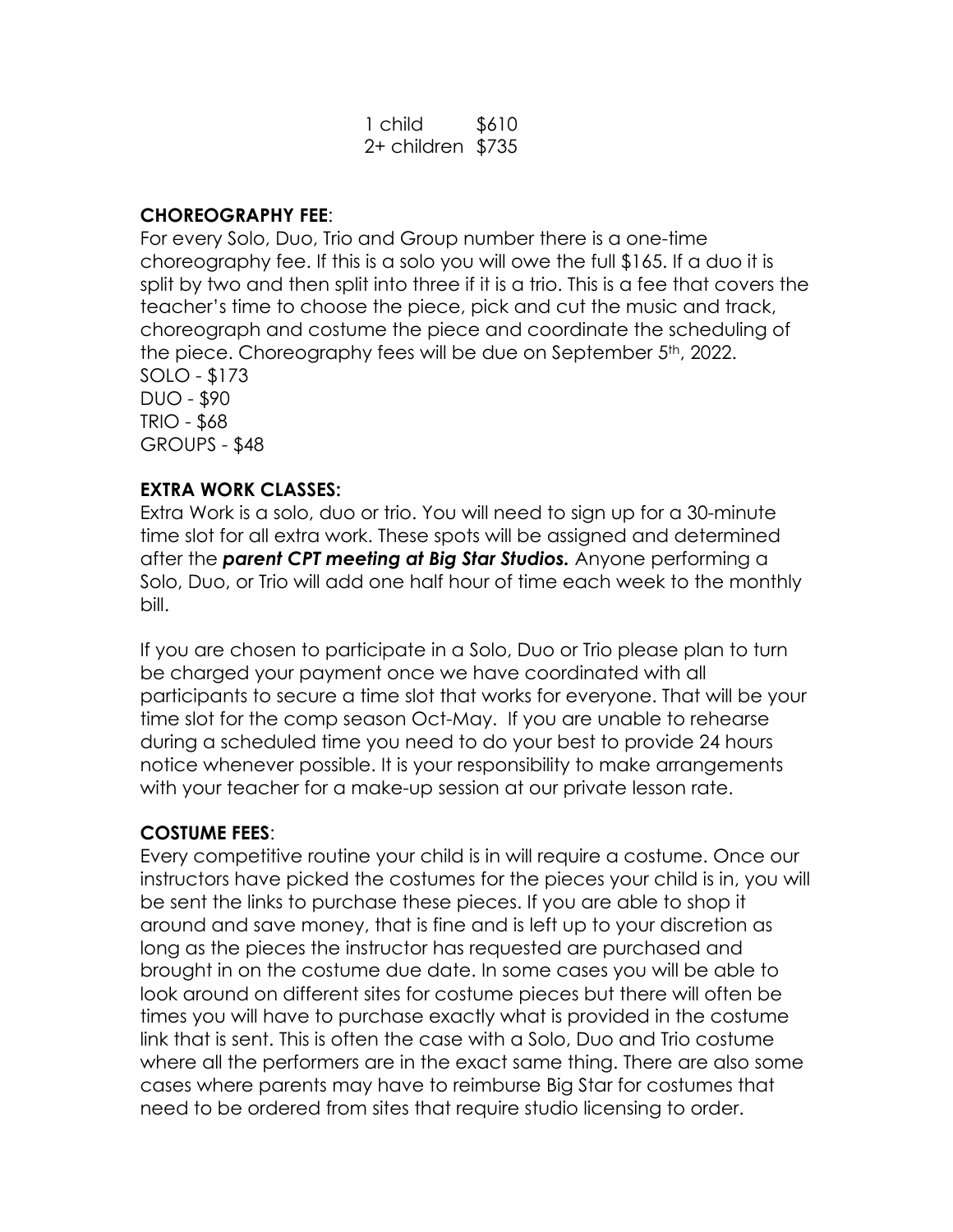# **COMPETITION GEAR EXPENSE:**

Each performer will need the following items in order to participate on CPT.

- Team jacket (\$95.00)
- Team T-shirt (\$32.00)
- Black Leggings and/or solid black pants (can purchase leggings on your own or through Big Star)
- Black Jazz and Character Shoes (purchase on your own)

# **COMPETITION EXPENSE (this is last years information. 2022-2023 TBD):**

Attendance at competitions is **mandatory** for CPT performers. We will attend three competitions this year PLUS our at home Big Star hosted competition in February. For each competition there will be entry fees assessed by the competition. Each routine you participate in will have a fee attached in order to compete. Below is an estimate of competition fees based on the type of performance. All of these figures are based off the 2020/21 competitive fees.

Our In House Competition is a really fun event with food, drinks and is a great way to kick off our competition season. In the past the fee for this In House Comp was \$195 for the day. This includes 2 tickets, and helps cover the cost of theater rental, judges fees, awards, food, beverages, and staffing for the day.

| Type of<br>Performance | Competition<br>Fee per<br>Student |
|------------------------|-----------------------------------|
| Solo                   | \$140.00                          |
| Duo                    | \$90.00                           |
| Trio                   | \$90.00                           |
| Group                  | \$75.00                           |

# **COMPETITION DETAILS (this is last years info 2022-2023 TBD):**

For the 2021/2022 competition season we will be attending four competitions. Exact dates are below. Please mark your busy calendars now!

- **Big Star In House Competition (Carco Theatre)** Saturday Feb 12th
- Sheer Elite (CDA, Idaho)- March 18-20<sup>th</sup>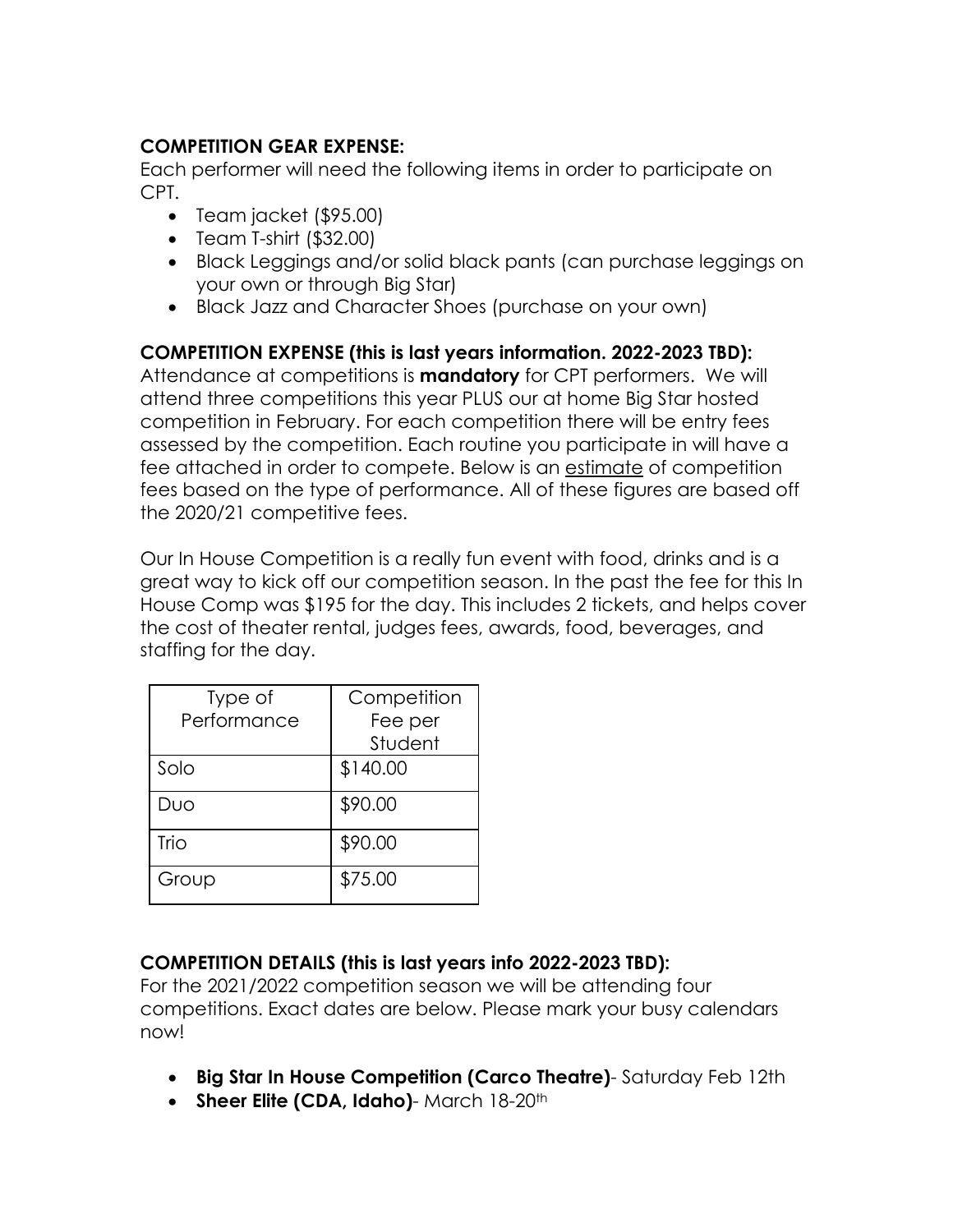- **Spotlight (Seattle)** April 29-May 1st
- **Showstopper (Tacoma)** May 13-15th

#### **COMPETITION EXPECTATIONS:**

Students are expected to arrive at least 1.5 hours before their first scheduled performance (or when the doors open) with hair and makeup complete. You can leave the competition but if you have another performance you need to be back 1.5 hours before your next piece. Competitions are known for running both ahead and behind so please do not have expectations they are running on time. Although it is not required we encourage students to stay and support fellow team members at least on the same day they perform. It is required for students to stay for their awards ceremony.

Please make sure your performer checks in with Chris, Sarah or Kathy upon arrival and knows when and where they need to meet prior to heading backstage. There is no excuse for forgetting any costume pieces.

Remember from the moment you step out of your car until the moment drive away you are representing Big Star. Big Star jackets should be worn at all times when you are at a competition unless you are performing. Jackets need to be worn on stage at all awards ceremonies. Trophies and awards need to be given to a Big Star teacher or representative to be displayed at Big Star with the exception of solo awards, they may go home with your performer. We want Big Star to be thought of as a kind and respectful studio so please be on your best behavior at all times.

### **CPT PARENT EXPECTATIONS:**

For this to be a successful year we need your trust and support. Your children look to you for validation. Please remind them that they have been placed where we feel is the best fit for them as a performer. As always if you have questions we are here for you.

Student/Parent/Teacher conferences are always available upon request. If you have any concerns about anything involving Big Star please contact Corey directly. Please refrain from texting or calling teachers if you any issue. If there is a concern please email Corey and the teachers so that we have the ability to have a productive conversation to come to a solution. The only reason you should text a teacher would be for a quick question, for example, "do the kids need to have their character shoes?". Beyond a quick message like that all other communication should run through the office at Big Star with Corey copied on the emails.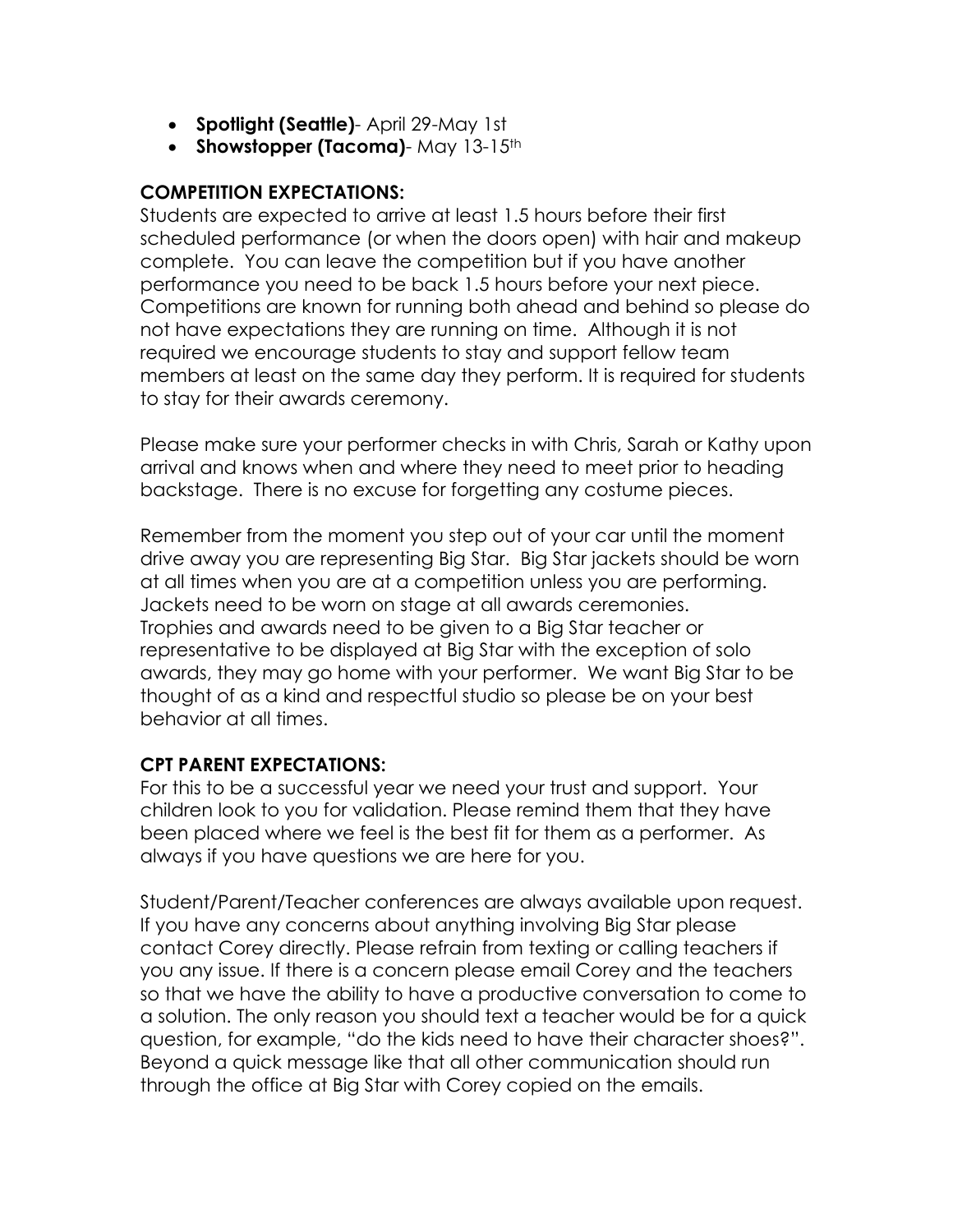Please help us continue to keep Big Star a positive place for everyone! We love having all our parents involved and want to keep all lines of communication open and respectful to everyone. It is imperative to us that we have open dialog, come to quick solutions and make sure the conversation stays positive.

### **CPT STUDENT EXPECTATIONS:**

We would like Big Star to be a safe and supportive environment for all kids to explore their potential. If at any time you have questions or frustrations regarding something you have experienced at Big Star please do not hesitate to contact studio owner/director Corey Schwarz.

Students need to recognize the responsibility of being on CPT at Big Star. Students of all ages look up to team kids and will notice your behavior. Please be sure to arrive on time. If you are going to be more than 10 minutes late please call the studio to let us know. Items brought to the studio need to be left in the cubbies. Water bottles only allowed in studio. Please leave phones or other distractions in the cubbies.

Please remember to bring a positive attitude and smile into the studio! Be respectful of your teachers and fellow students who are all there to learn and have a good time.

# *Sample Schedule (This was our 21/22 schedule – 22/23 is still in the works as some competition dates have not yet been released)*

- **Big Star Showcase (SVA Theater)**-Saturday December 4th
- **Big Star In House Competition (Carco Theatre)** Saturday Feb 12th
- **Big Star Showcase (Carco Theatre)**-Saturday, March 12th
- **Sheer Elite (CDA, Idaho)** March 18-20<sup>th</sup>
- **Spotlight (Seattle)** April 29-May 1st
- **Showstopper (Tacoma)** May 13-15th
- **CPT & Summer Stock Auditions (Big Star Studios)**-Saturday, May 21st
- **Summer Stock Call Backs (Big Star Studios)**-Sat/Sun June 4th & 5th
- **Big Star Showcase (Carco Theatre)** Saturday, June 18th
- **Summer Stock Performance (Carco Theatre)** Friday, August 26th

Please contact Corey Schwarz if you have any questions about this team packet or any financial questions. Kathy is also always available to help with CPT questions.